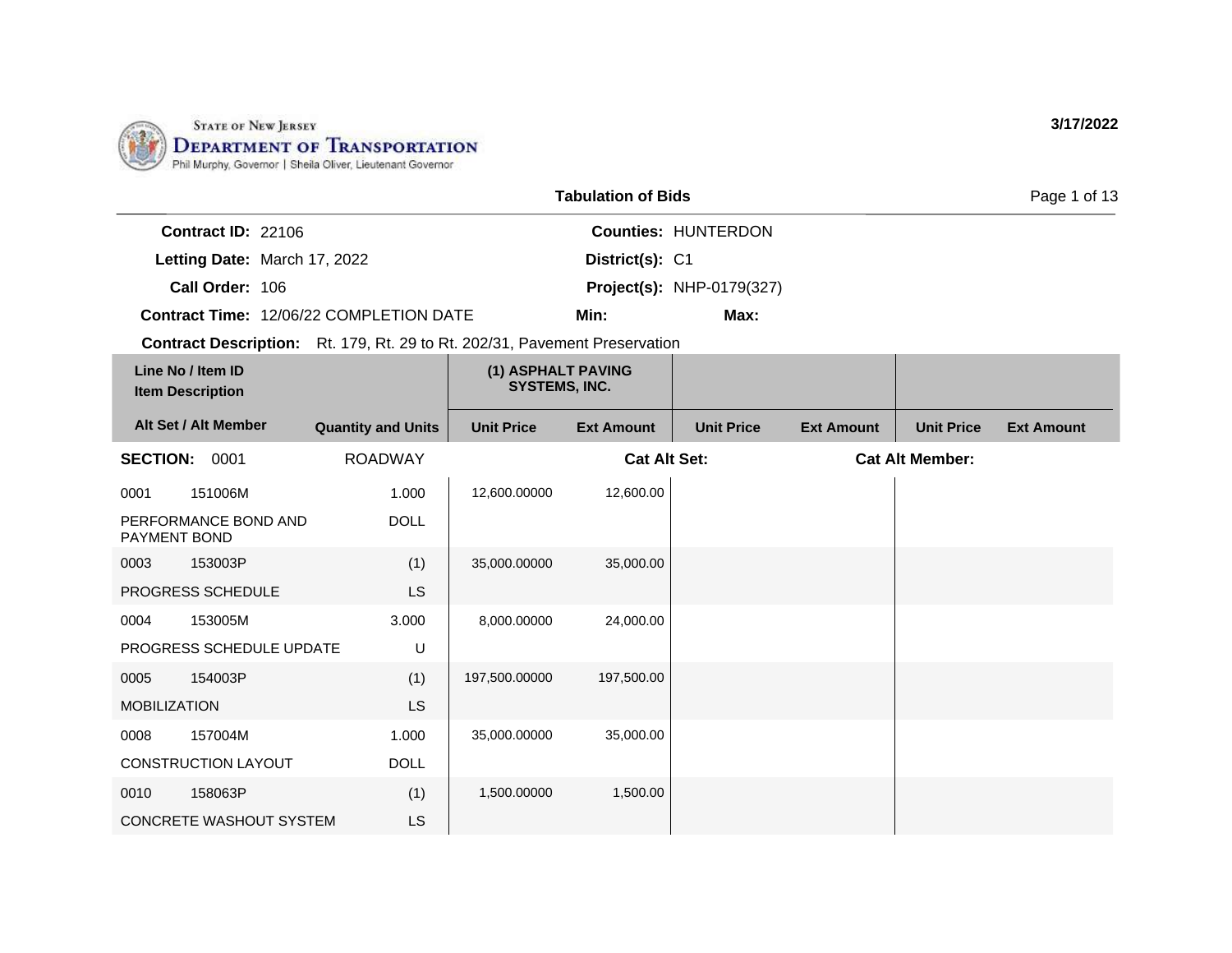

|                           | <b>Tabulation of Bids</b>                                                         |                 |                                  |  |  |
|---------------------------|-----------------------------------------------------------------------------------|-----------------|----------------------------------|--|--|
| <b>Contract ID: 22106</b> |                                                                                   |                 | <b>Counties: HUNTERDON</b>       |  |  |
|                           | Letting Date: March 17, 2022                                                      | District(s): C1 |                                  |  |  |
| Call Order: 106           |                                                                                   |                 | <b>Project(s): NHP-0179(327)</b> |  |  |
|                           | <b>Contract Time: 12/06/22 COMPLETION DATE</b>                                    | Min:            | Max:                             |  |  |
|                           | <b>Contract Description:</b> Rt. 179, Rt. 29 to Rt. 202/31, Pavement Preservation |                 |                                  |  |  |

| Line No / Item ID<br><b>Item Description</b>      |                               | (1) ASPHALT PAVING<br><b>SYSTEMS, INC.</b> |                   |                     |                   |                   |                        |                   |
|---------------------------------------------------|-------------------------------|--------------------------------------------|-------------------|---------------------|-------------------|-------------------|------------------------|-------------------|
|                                                   | Alt Set / Alt Member          | <b>Quantity and Units</b>                  | <b>Unit Price</b> | <b>Ext Amount</b>   | <b>Unit Price</b> | <b>Ext Amount</b> | <b>Unit Price</b>      | <b>Ext Amount</b> |
| <b>SECTION:</b>                                   | 0001                          | <b>ROADWAY</b>                             |                   | <b>Cat Alt Set:</b> |                   |                   | <b>Cat Alt Member:</b> |                   |
| 0012                                              | 159003M                       | 200.000                                    | 1.00000           | 200.00              |                   |                   |                        |                   |
|                                                   | <b>BREAKAWAY BARRICADE</b>    | U                                          |                   |                     |                   |                   |                        |                   |
| 0013                                              | 159006M                       | 80.000                                     | 100.00000         | 8,000.00            |                   |                   |                        |                   |
| <b>DRUM</b>                                       |                               | U                                          |                   |                     |                   |                   |                        |                   |
| 0014                                              | 159009M                       | 500.000                                    | 23.00000          | 11,500.00           |                   |                   |                        |                   |
| <b>TRAFFIC CONE</b>                               |                               | U                                          |                   |                     |                   |                   |                        |                   |
| 0015                                              | 159012M                       | 3,910.000                                  | 21.60000          | 84,456.00           |                   |                   |                        |                   |
|                                                   | <b>CONSTRUCTION SIGNS</b>     | <b>SF</b>                                  |                   |                     |                   |                   |                        |                   |
| 0016                                              | 159015M                       | 2.000                                      | 2,000.00000       | 4,000.00            |                   |                   |                        |                   |
| CONSTRUCTION IDENTIFICATION<br>U<br>SIGN, 4' X 8' |                               |                                            |                   |                     |                   |                   |                        |                   |
| 0017                                              | 159027M                       | 4.000                                      | 1,200.00000       | 4,800.00            |                   |                   |                        |                   |
|                                                   | FLASHING ARROW BOARD, 4' X 8' | U                                          |                   |                     |                   |                   |                        |                   |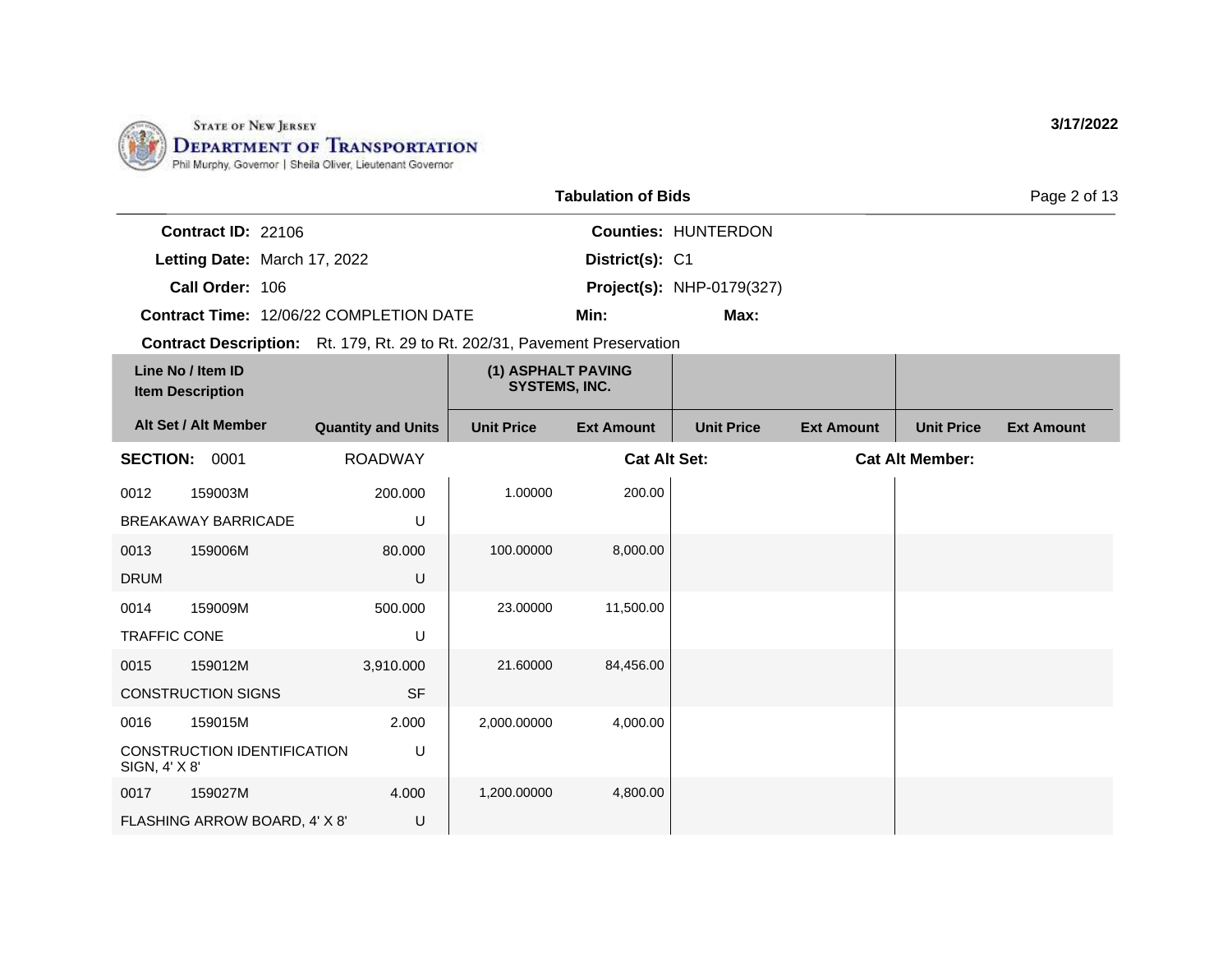

TRAFFIC DIRECTOR, FLAGGER

TRAFFIC STRIPES, LATEX, 4"

0022 159300M

HOUR

LF

402,300.000

| <b>Tabulation of Bids</b>                    |                                                                                   |                           |                                            |                     |                                  |                   |                        | Page 3 of 13      |
|----------------------------------------------|-----------------------------------------------------------------------------------|---------------------------|--------------------------------------------|---------------------|----------------------------------|-------------------|------------------------|-------------------|
|                                              | Contract ID: 22106                                                                |                           |                                            |                     | <b>Counties: HUNTERDON</b>       |                   |                        |                   |
|                                              | Letting Date: March 17, 2022                                                      |                           |                                            | District(s): C1     |                                  |                   |                        |                   |
|                                              | Call Order: 106                                                                   |                           |                                            |                     | <b>Project(s): NHP-0179(327)</b> |                   |                        |                   |
|                                              | <b>Contract Time: 12/06/22 COMPLETION DATE</b>                                    |                           |                                            | Min:                | Max:                             |                   |                        |                   |
|                                              | <b>Contract Description:</b> Rt. 179, Rt. 29 to Rt. 202/31, Pavement Preservation |                           |                                            |                     |                                  |                   |                        |                   |
| Line No / Item ID<br><b>Item Description</b> |                                                                                   |                           | (1) ASPHALT PAVING<br><b>SYSTEMS, INC.</b> |                     |                                  |                   |                        |                   |
| Alt Set / Alt Member                         |                                                                                   | <b>Quantity and Units</b> | <b>Unit Price</b>                          | <b>Ext Amount</b>   | <b>Unit Price</b>                | <b>Ext Amount</b> | <b>Unit Price</b>      | <b>Ext Amount</b> |
| <b>SECTION:</b>                              | 0001                                                                              | <b>ROADWAY</b>            |                                            | <b>Cat Alt Set:</b> |                                  |                   | <b>Cat Alt Member:</b> |                   |
| 0018                                         | 159030M                                                                           | 4.000                     | 18,000.00000                               | 72,000.00           |                                  |                   |                        |                   |
| <b>SIGN</b>                                  | PORTABLE VARIABLE MESSAGE                                                         | U                         |                                            |                     |                                  |                   |                        |                   |
| 0019                                         | 159108M                                                                           | 4.000                     | 7.500.00000                                | 30,000.00           |                                  |                   |                        |                   |
|                                              | <b>TRAFFIC CONTROL TRUCK WITH</b><br>MOUNTED CRASH CUSHION                        | U                         |                                            |                     |                                  |                   |                        |                   |
| 0020                                         | 159138M                                                                           | 26,000                    | 1,002.00000                                | 26,052.00           |                                  |                   |                        |                   |
| <b>HMA PATCH</b>                             |                                                                                   | T                         |                                            |                     |                                  |                   |                        |                   |
| 0021                                         | 159141M                                                                           | 520,000                   | 137.00000                                  | 71,240.00           |                                  |                   |                        |                   |

0.36000 144,828.00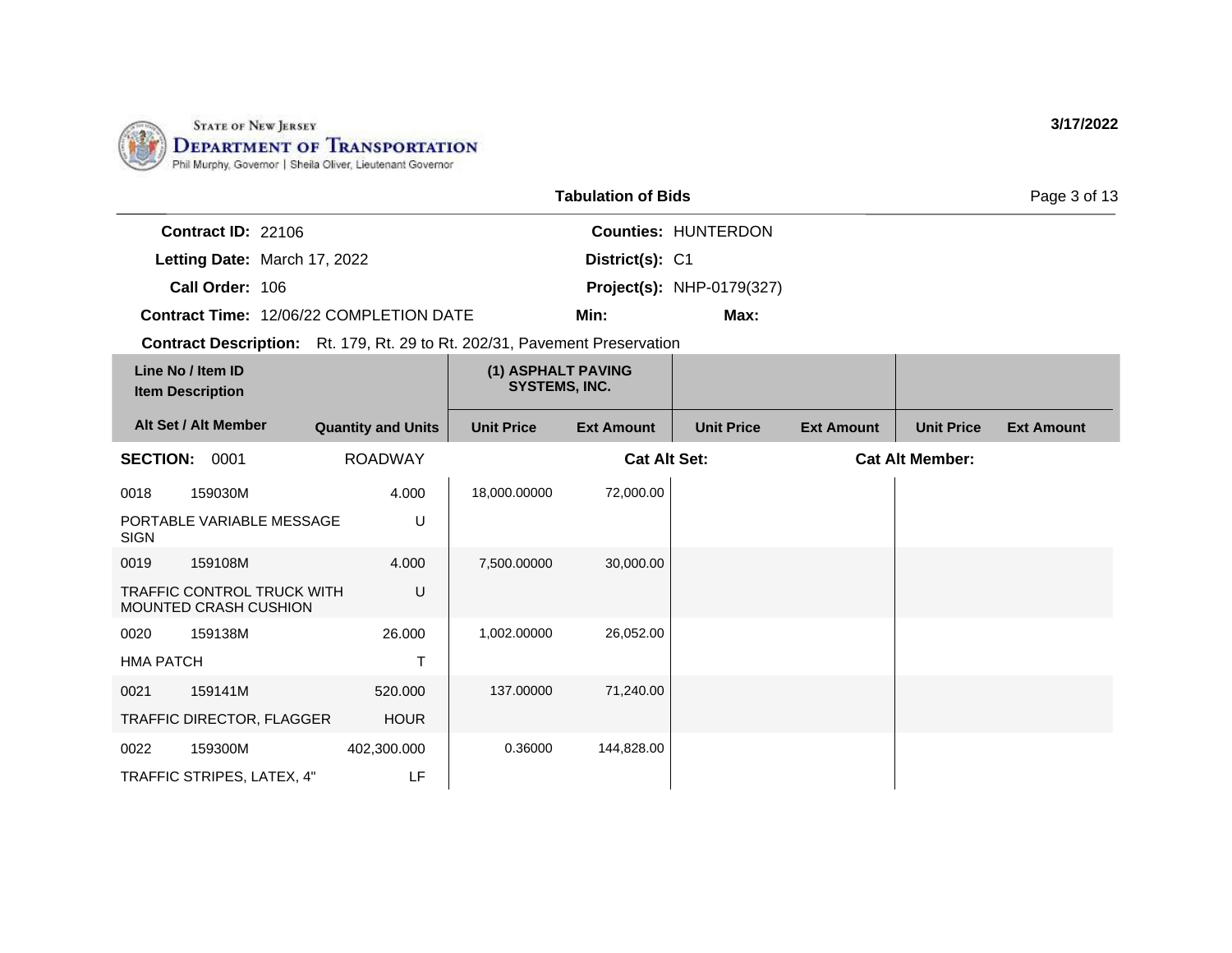

|                                              | <b>Tabulation of Bids</b>                      |                                                                                   |                            |                   |                   |                   |  |  |
|----------------------------------------------|------------------------------------------------|-----------------------------------------------------------------------------------|----------------------------|-------------------|-------------------|-------------------|--|--|
| <b>Contract ID: 22106</b>                    |                                                |                                                                                   | <b>Counties: HUNTERDON</b> |                   |                   |                   |  |  |
|                                              | Letting Date: March 17, 2022                   | District(s): C1                                                                   |                            |                   |                   |                   |  |  |
| Call Order: 106                              | <b>Project(s): NHP-0179(327)</b>               |                                                                                   |                            |                   |                   |                   |  |  |
|                                              | <b>Contract Time: 12/06/22 COMPLETION DATE</b> | Min:                                                                              | Max:                       |                   |                   |                   |  |  |
|                                              |                                                | <b>Contract Description:</b> Rt. 179, Rt. 29 to Rt. 202/31, Pavement Preservation |                            |                   |                   |                   |  |  |
| Line No / Item ID<br><b>Item Description</b> |                                                | (1) ASPHALT PAVING<br><b>SYSTEMS, INC.</b>                                        |                            |                   |                   |                   |  |  |
| Alt Set / Alt Member                         | <b>Quantity and Units</b>                      | <b>Unit Price</b><br><b>Ext Amount</b>                                            | <b>Unit Price</b>          | <b>Ext Amount</b> | <b>Unit Price</b> | <b>Ext Amount</b> |  |  |

| <b>SECTION:</b> | 0001                       | <b>ROADWAY</b> |           | <b>Cat Alt Set:</b> | <b>Cat Alt Member:</b> |
|-----------------|----------------------------|----------------|-----------|---------------------|------------------------|
| 0023            | 159302M                    | 9,000.000      | 0.36000   | 3,240.00            |                        |
|                 | TRAFFIC STRIPES, LATEX, 8" | LF.            |           |                     |                        |
| 0024            | 159312M                    | 1,350.000      | 0.60000   | 810.00              |                        |
| LATEX, 8"       | TRAFFIC MARKINGS LINES,    | LF             |           |                     |                        |
| 0025            | 159314M                    | 3,000.000      | 1.20000   | 3,600.00            |                        |
| LATEX, 24"      | TRAFFIC MARKINGS LINES,    | LF             |           |                     |                        |
| 0026            | 159320M                    | 3,750.000      | 1.32000   | 4,950.00            |                        |
| LATEX           | TRAFFIC MARKINGS SYMBOLS,  | <b>SF</b>      |           |                     |                        |
| 0027            | 160007M                    | 1.000          | 100.00000 | 100.00              |                        |
|                 | ASPHALT PRICE ADJUSTMENT   | <b>DOLL</b>    |           |                     |                        |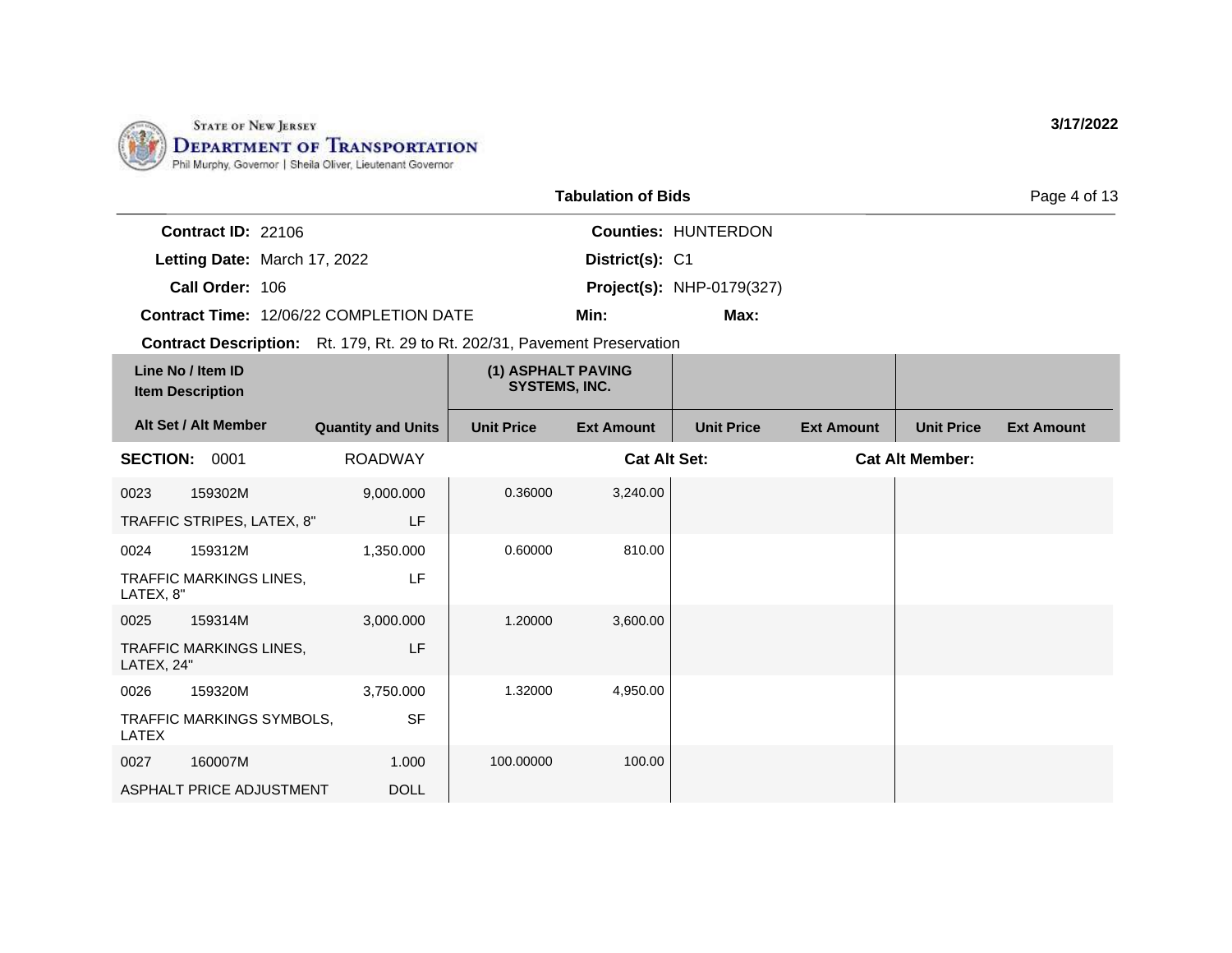

|                  |                                                        |                                                                            |                                            | <b>Tabulation of Bids</b> |                                  |                   |                        | Page 5 of 13      |
|------------------|--------------------------------------------------------|----------------------------------------------------------------------------|--------------------------------------------|---------------------------|----------------------------------|-------------------|------------------------|-------------------|
|                  | Contract ID: 22106                                     |                                                                            |                                            |                           | <b>Counties: HUNTERDON</b>       |                   |                        |                   |
|                  | Letting Date: March 17, 2022                           |                                                                            |                                            | District(s): C1           |                                  |                   |                        |                   |
|                  | Call Order: 106                                        |                                                                            |                                            |                           | <b>Project(s): NHP-0179(327)</b> |                   |                        |                   |
|                  |                                                        | Contract Time: 12/06/22 COMPLETION DATE                                    |                                            | Min:                      | Max:                             |                   |                        |                   |
|                  |                                                        | Contract Description: Rt. 179, Rt. 29 to Rt. 202/31, Pavement Preservation |                                            |                           |                                  |                   |                        |                   |
|                  | Line No / Item ID<br><b>Item Description</b>           |                                                                            | (1) ASPHALT PAVING<br><b>SYSTEMS, INC.</b> |                           |                                  |                   |                        |                   |
|                  | Alt Set / Alt Member                                   | <b>Quantity and Units</b>                                                  | <b>Unit Price</b>                          | <b>Ext Amount</b>         | <b>Unit Price</b>                | <b>Ext Amount</b> | <b>Unit Price</b>      | <b>Ext Amount</b> |
|                  | SECTION: 0001                                          | <b>ROADWAY</b>                                                             |                                            | <b>Cat Alt Set:</b>       |                                  |                   | <b>Cat Alt Member:</b> |                   |
| 0028             | 161003P                                                | (1)                                                                        | 38,000.00000                               | 38,000.00                 |                                  |                   |                        |                   |
|                  | <b>FINAL CLEANUP</b>                                   | <b>LS</b>                                                                  |                                            |                           |                                  |                   |                        |                   |
| 0029             | 201003P                                                | (1)                                                                        | 40,000.00000                               | 40,000.00                 |                                  |                   |                        |                   |
|                  | <b>CLEARING SITE</b>                                   | <b>LS</b>                                                                  |                                            |                           |                                  |                   |                        |                   |
| 0030             | 302051P                                                | 1.000                                                                      | 1,000.00000                                | 1,000.00                  |                                  |                   |                        |                   |
| <b>THICKNESS</b> | DENSE-GRADED AGGREGATE<br><b>BASE COURSE, VARIABLE</b> | <b>CY</b>                                                                  |                                            |                           |                                  |                   |                        |                   |
| 0031             | 401017P                                                | 3,814.000                                                                  | 25.00000                                   | 95,350.00                 |                                  |                   |                        |                   |
|                  | <b>MICRO-MILLING</b>                                   | SY                                                                         |                                            |                           |                                  |                   |                        |                   |
| 0032             | 401021M                                                | 9.000                                                                      | 815.33000                                  | 7,337.97                  |                                  |                   |                        |                   |
| <b>REPAIR</b>    | HOT MIX ASPHALT PAVEMENT                               | <b>SY</b>                                                                  |                                            |                           |                                  |                   |                        |                   |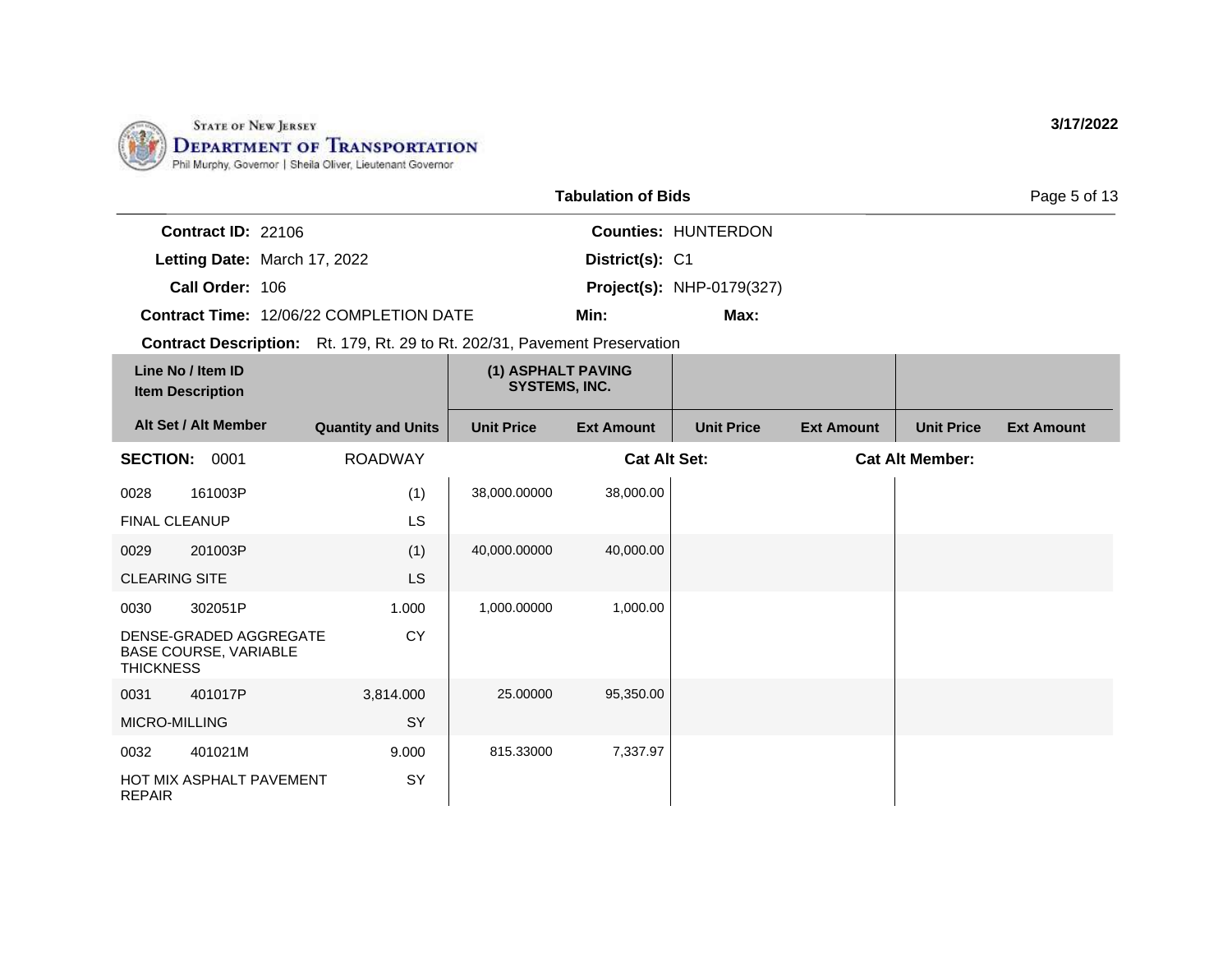

|                              |                                                | <b>Tabulation of Bids</b> |                                  | Page 6 of 13 |
|------------------------------|------------------------------------------------|---------------------------|----------------------------------|--------------|
| Contract $ID: 22106$         |                                                |                           | <b>Counties: HUNTERDON</b>       |              |
| Letting Date: March 17, 2022 |                                                | District(s): C1           |                                  |              |
| Call Order: 106              |                                                |                           | <b>Project(s): NHP-0179(327)</b> |              |
|                              | <b>Contract Time: 12/06/22 COMPLETION DATE</b> | Min:                      | Max:                             |              |

**Contract Description:** Rt. 179, Rt. 29 to Rt. 202/31, Pavement Preservation

| Line No / Item ID<br><b>Item Description</b>                 |                             | (1) ASPHALT PAVING<br>SYSTEMS, INC. |                   |                     |                   |                   |                        |                   |
|--------------------------------------------------------------|-----------------------------|-------------------------------------|-------------------|---------------------|-------------------|-------------------|------------------------|-------------------|
|                                                              | Alt Set / Alt Member        | <b>Quantity and Units</b>           | <b>Unit Price</b> | <b>Ext Amount</b>   | <b>Unit Price</b> | <b>Ext Amount</b> | <b>Unit Price</b>      | <b>Ext Amount</b> |
| <b>SECTION:</b>                                              | 0001                        | <b>ROADWAY</b>                      |                   | <b>Cat Alt Set:</b> |                   |                   | <b>Cat Alt Member:</b> |                   |
| 0033                                                         | 401024M                     | 2,000.000                           | 8.00000           | 16,000.00           |                   |                   |                        |                   |
| LF<br>SEALING OF CRACKS IN HOT MIX<br>ASPHALT SURFACE COURSE |                             |                                     |                   |                     |                   |                   |                        |                   |
| 0034                                                         | 401030M                     | 27,500.000                          | 3.20000           | 88,000.00           |                   |                   |                        |                   |
| <b>TACK COAT</b>                                             |                             | GAL                                 |                   |                     |                   |                   |                        |                   |
| 0035                                                         | 421007M                     | 32,200.000                          | 4.10000           | 132,020.00          |                   |                   |                        |                   |
|                                                              | MICROPAVING JOINTS          | LF                                  |                   |                     |                   |                   |                        |                   |
| 0036                                                         | 421010M                     | 1,779.000                           | 121.79000         | 216,664.41          |                   |                   |                        |                   |
| Ш                                                            | SLURRY SEAL AGGREGATE, TYPE | Т                                   |                   |                     |                   |                   |                        |                   |
| 0037                                                         | 421011M                     | 52,669.000                          | 11.09000          | 584,099.21          |                   |                   |                        |                   |
|                                                              | <b>SLURRY SEAL EMULSION</b> | GAL                                 |                   |                     |                   |                   |                        |                   |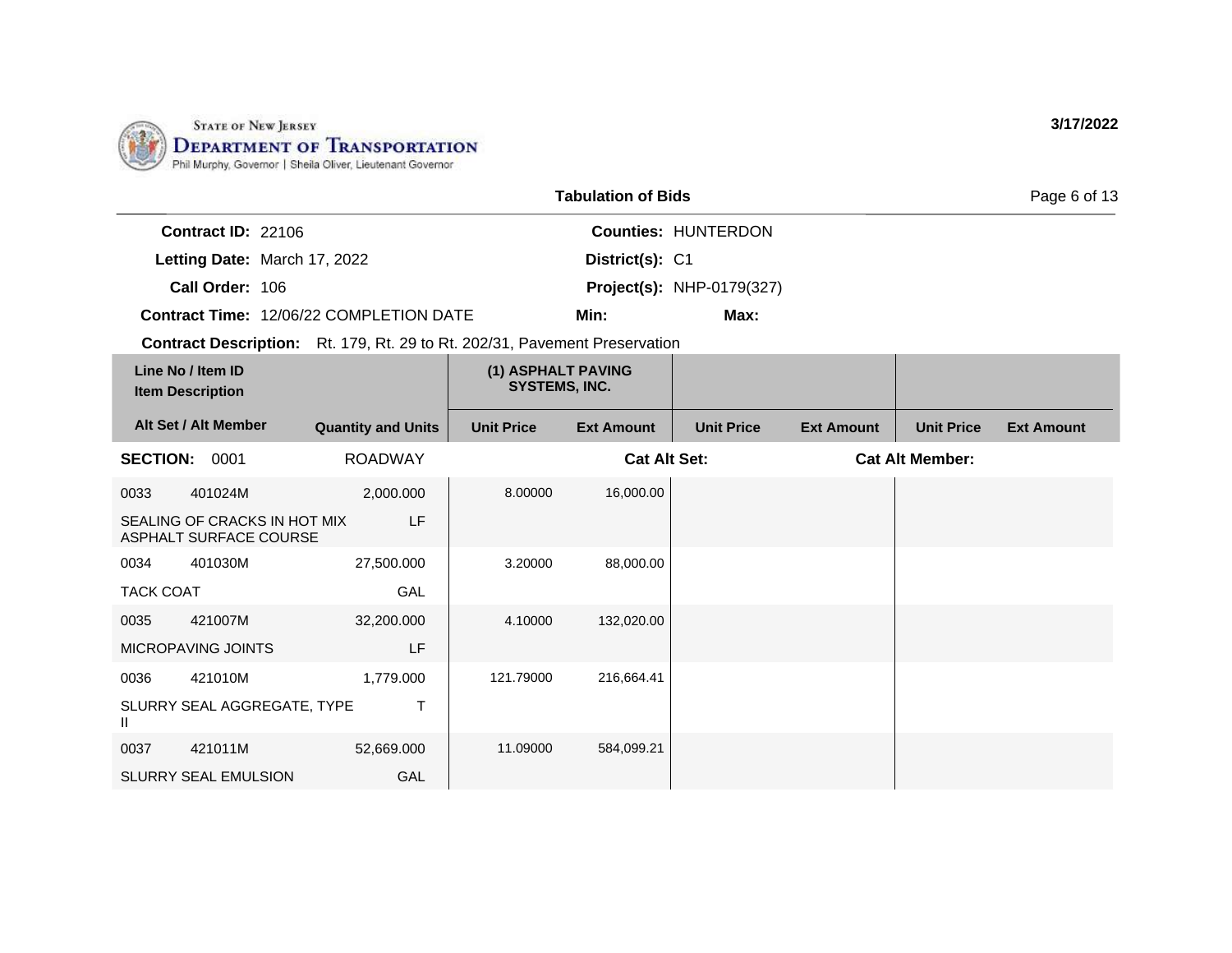

|                           |                                                | <b>Tabulation of Bids</b> |                                  | Page 7 of 13 |
|---------------------------|------------------------------------------------|---------------------------|----------------------------------|--------------|
| <b>Contract ID: 22106</b> |                                                |                           | <b>Counties: HUNTERDON</b>       |              |
|                           | Letting Date: March 17, 2022                   | District(s): C1           |                                  |              |
| Call Order: 106           |                                                |                           | <b>Project(s): NHP-0179(327)</b> |              |
|                           | <b>Contract Time: 12/06/22 COMPLETION DATE</b> | Min:                      | Max:                             |              |

**Contract Description:** Rt. 179, Rt. 29 to Rt. 202/31, Pavement Preservation

| Line No / Item ID<br><b>Item Description</b> |                                                    | (1) ASPHALT PAVING<br><b>SYSTEMS, INC.</b> |                   |                     |                   |                   |                        |                   |
|----------------------------------------------|----------------------------------------------------|--------------------------------------------|-------------------|---------------------|-------------------|-------------------|------------------------|-------------------|
|                                              | Alt Set / Alt Member                               | <b>Quantity and Units</b>                  | <b>Unit Price</b> | <b>Ext Amount</b>   | <b>Unit Price</b> | <b>Ext Amount</b> | <b>Unit Price</b>      | <b>Ext Amount</b> |
| <b>SECTION:</b>                              | 0001                                               | <b>ROADWAY</b>                             |                   | <b>Cat Alt Set:</b> |                   |                   | <b>Cat Alt Member:</b> |                   |
| 0038                                         | 453006M                                            | 2.000                                      | 2,169.00000       | 4,338.00            |                   |                   |                        |                   |
|                                              | <b>FULL DEPTH CONCRETE</b><br>PAVEMENT REPAIR, HMA | <b>SY</b>                                  |                   |                     |                   |                   |                        |                   |
| 0039                                         | 607027P                                            | 19.000                                     | 918.68000         | 17,454.92           |                   |                   |                        |                   |
| <b>CURB</b>                                  | 9" X 22" CONCRETE VERTICAL                         | LF                                         |                   |                     |                   |                   |                        |                   |
| 0040                                         | 610003M                                            | 134,100.000                                | 0.58000           | 77,778.00           |                   |                   |                        |                   |
|                                              | TRAFFIC STRIPES, 4"                                | LF                                         |                   |                     |                   |                   |                        |                   |
| 0041                                         | 610007M                                            | 3,000.000                                  | 1.15000           | 3,450.00            |                   |                   |                        |                   |
|                                              | TRAFFIC STRIPES, 8"                                | LF                                         |                   |                     |                   |                   |                        |                   |
| 0042                                         | 610012M                                            | 400.000                                    | 41.52000          | 16,608.00           |                   |                   |                        |                   |
| <b>LENS</b>                                  | RPM, MONO-DIRECTIONAL, WHITE                       | U                                          |                   |                     |                   |                   |                        |                   |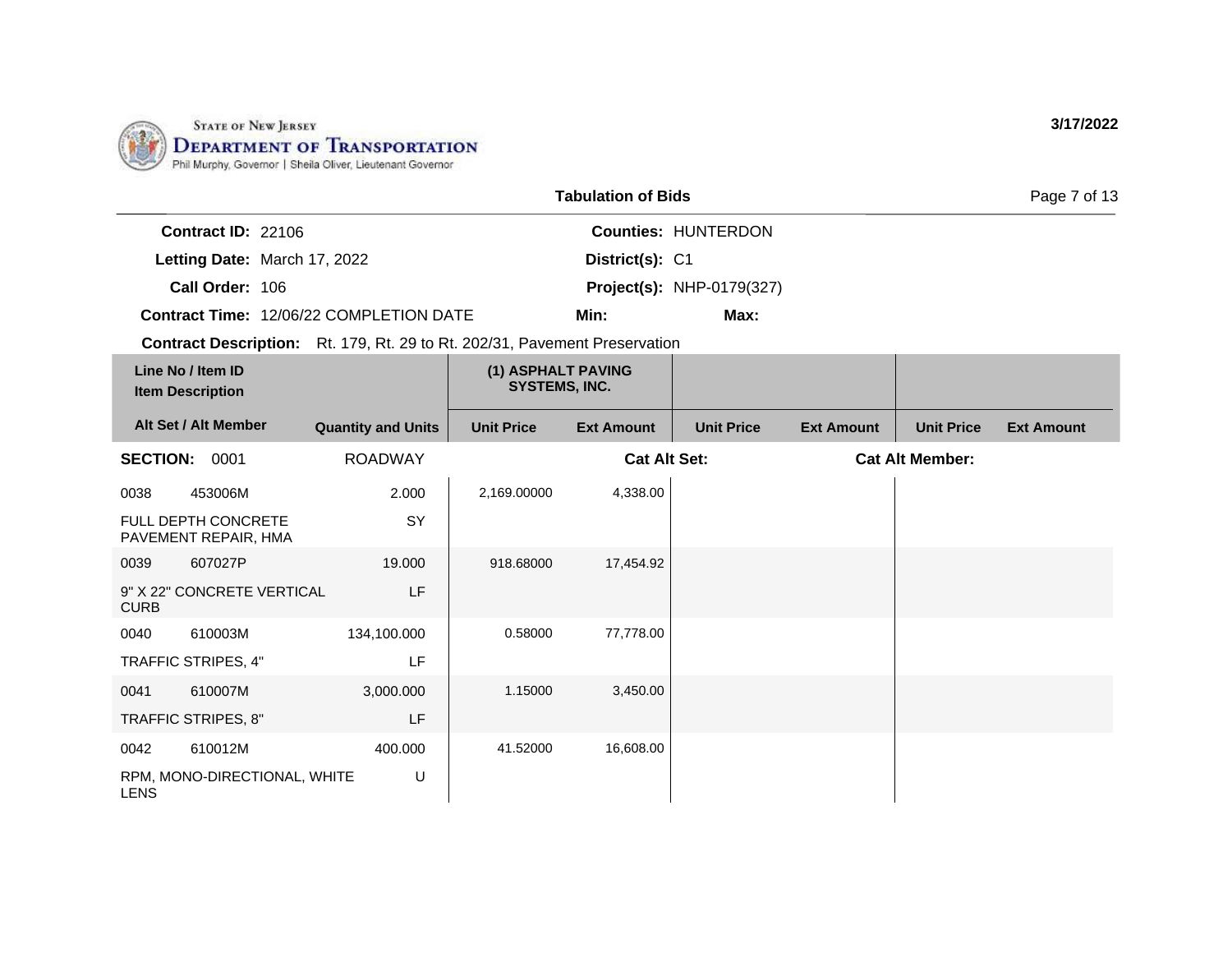

|                                                                                   | <b>Tabulation of Bids</b>                  |      | Page 8 of 13 |
|-----------------------------------------------------------------------------------|--------------------------------------------|------|--------------|
| <b>Contract ID: 22106</b>                                                         | <b>Counties: HUNTERDON</b>                 |      |              |
| Letting Date: March 17, 2022                                                      | District(s): C1                            |      |              |
| Call Order: 106                                                                   | <b>Project(s): NHP-0179(327)</b>           |      |              |
| <b>Contract Time: 12/06/22 COMPLETION DATE</b>                                    | Min:                                       | Max: |              |
| <b>Contract Description:</b> Rt. 179, Rt. 29 to Rt. 202/31, Pavement Preservation |                                            |      |              |
| Line No / Item ID<br><b>Item Description</b>                                      | (1) ASPHALT PAVING<br><b>SYSTEMS, INC.</b> |      |              |

| Alt Set / Alt Member |                            | <b>Quantity and Units</b> | <b>Unit Price</b> | <b>Ext Amount</b>   | <b>Unit Price</b> | <b>Ext Amount</b> | <b>Unit Price</b>      | <b>Ext Amount</b> |
|----------------------|----------------------------|---------------------------|-------------------|---------------------|-------------------|-------------------|------------------------|-------------------|
| <b>SECTION: 0001</b> |                            | <b>ROADWAY</b>            |                   | <b>Cat Alt Set:</b> |                   |                   | <b>Cat Alt Member:</b> |                   |
| 0043                 | 610014M                    | 450.000                   | 2.88000           | 1,296.00            |                   |                   |                        |                   |
|                      | TRAFFIC MARKING LINES, 8"  | LF                        |                   |                     |                   |                   |                        |                   |
| 0044                 | 610017M                    | 1,000.000                 | 8.64000           | 8,640.00            |                   |                   |                        |                   |
|                      | TRAFFIC MARKING LINES, 24" | LF                        |                   |                     |                   |                   |                        |                   |
| 0045                 | 610018M                    | 15.000                    | 41.52000          | 622.80              |                   |                   |                        |                   |
| AMBER LENS           | RPM, MONO-DIRECTIONAL,     | U                         |                   |                     |                   |                   |                        |                   |
| 0046                 | 610021M                    | 600.000                   | 41.52000          | 24,912.00           |                   |                   |                        |                   |
| <b>LENS</b>          | RPM, BI-DIRECTIONAL, AMBER | U                         |                   |                     |                   |                   |                        |                   |
| 0047                 | 610024M                    | 1,015.000                 | 65.00000          | 65,975.00           |                   |                   |                        |                   |
| REMOVAL OF RPM       |                            | U                         |                   |                     |                   |                   |                        |                   |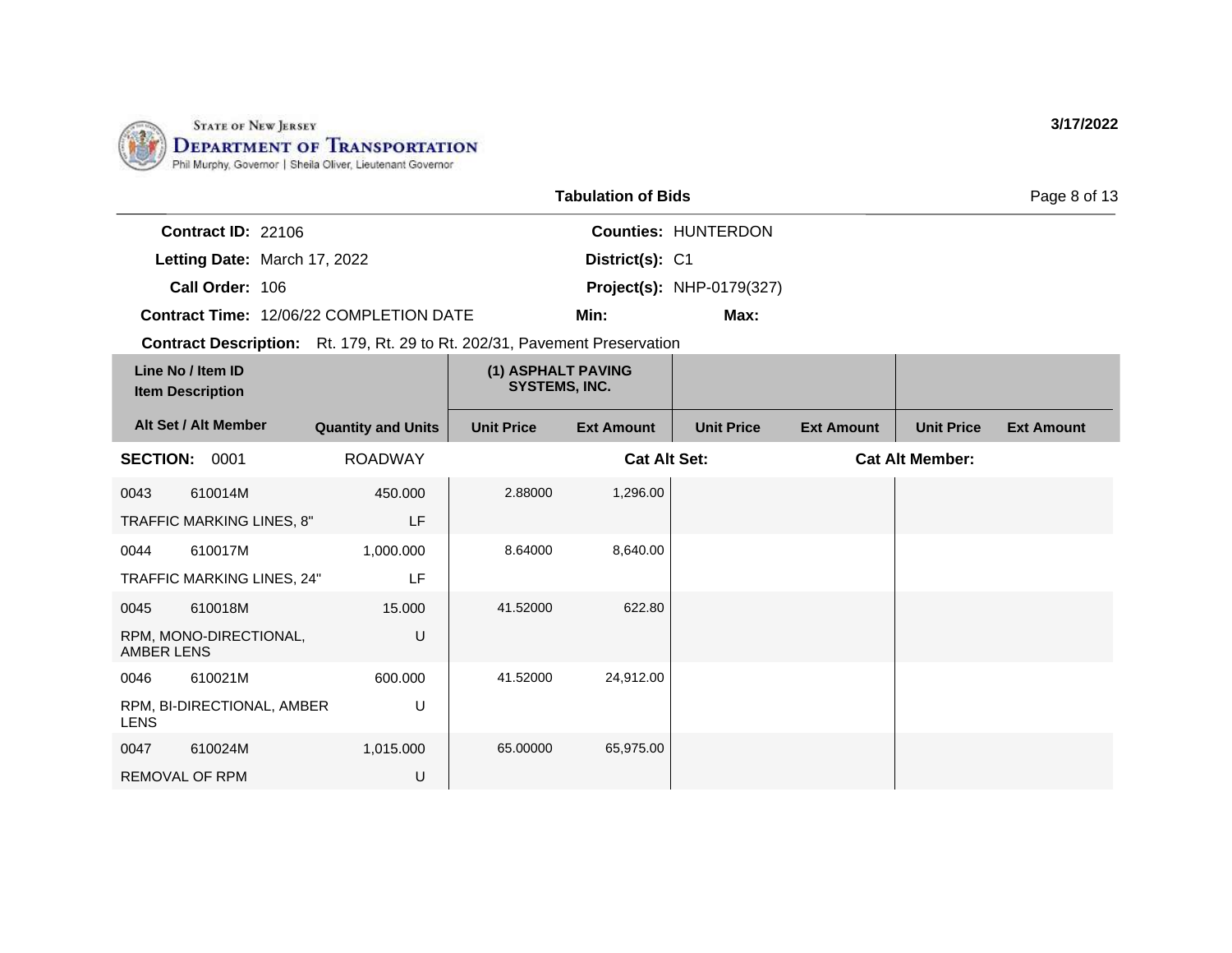

|                                              |                                                                                   |                                            | <b>Tabulation of Bids</b> |                                  |                   |                        | Page 9 of 13      |
|----------------------------------------------|-----------------------------------------------------------------------------------|--------------------------------------------|---------------------------|----------------------------------|-------------------|------------------------|-------------------|
| Contract ID: 22106                           |                                                                                   |                                            |                           | Counties: HUNTERDON              |                   |                        |                   |
| Letting Date: March 17, 2022                 |                                                                                   |                                            | District(s): C1           |                                  |                   |                        |                   |
| Call Order: 106                              |                                                                                   |                                            |                           | <b>Project(s): NHP-0179(327)</b> |                   |                        |                   |
|                                              | <b>Contract Time: 12/06/22 COMPLETION DATE</b>                                    |                                            | Min:                      | Max:                             |                   |                        |                   |
|                                              | <b>Contract Description:</b> Rt. 179, Rt. 29 to Rt. 202/31, Pavement Preservation |                                            |                           |                                  |                   |                        |                   |
| Line No / Item ID<br><b>Item Description</b> |                                                                                   | (1) ASPHALT PAVING<br><b>SYSTEMS, INC.</b> |                           |                                  |                   |                        |                   |
| Alt Set / Alt Member                         | <b>Quantity and Units</b>                                                         | <b>Unit Price</b>                          | <b>Ext Amount</b>         | <b>Unit Price</b>                | <b>Ext Amount</b> | <b>Unit Price</b>      | <b>Ext Amount</b> |
| <b>SECTION:</b><br>0001                      | <b>ROADWAY</b>                                                                    |                                            | <b>Cat Alt Set:</b>       |                                  |                   | <b>Cat Alt Member:</b> |                   |

| <b>SECTION:</b>     | 0001                            | <b>ROADWAY</b> |          | <b>Cat Alt Set:</b> | <b>Cat Alt Member:</b> |
|---------------------|---------------------------------|----------------|----------|---------------------|------------------------|
| 0048                | 610033M                         | 32,200.000     | 0.60000  | 19,320.00           |                        |
| <b>RUMBLE STRIP</b> |                                 | LF             |          |                     |                        |
| 0049                | 610036M                         | 137,100.000    | 0.75000  | 102,825.00          |                        |
|                     | REMOVAL OF TRAFFIC STRIPES      | LF             |          |                     |                        |
| 0050                | 610039M                         | 3,550.000      | 5.88000  | 20,874.00           |                        |
|                     | REMOVAL OF TRAFFIC MARKINGS     | <b>SF</b>      |          |                     |                        |
| 0051                | 610060M                         | 1,250.000      | 23,70000 | 29,625.00           |                        |
|                     | <b>TRAFFIC MARKINGS SYMBOLS</b> | <b>SF</b>      |          |                     |                        |

**Section Totals:**  $$2,387,566.31$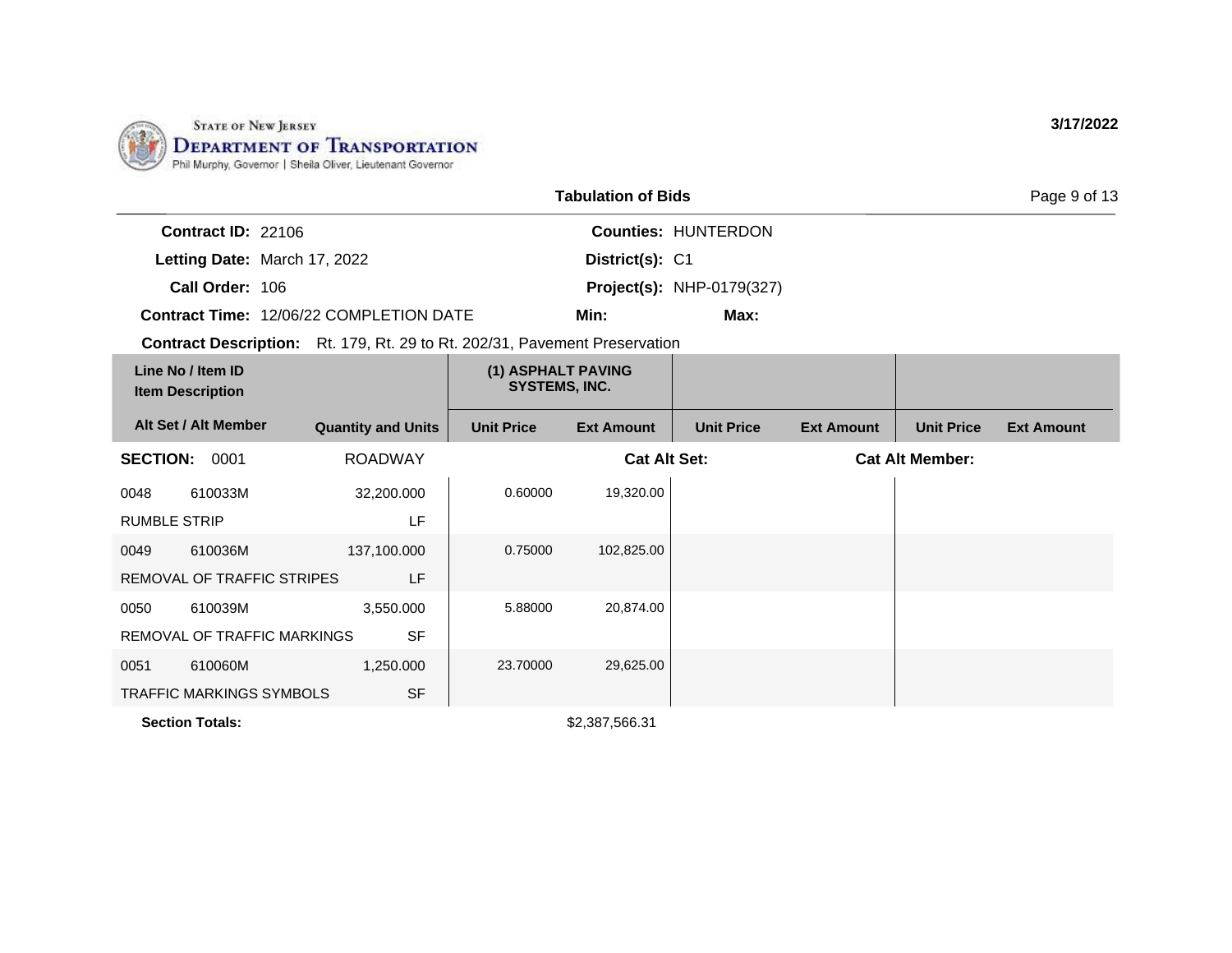

|                                                                                   |                           |                                            | <b>Tabulation of Bids</b> |                            |                   |                        | Page 10 of 13     |
|-----------------------------------------------------------------------------------|---------------------------|--------------------------------------------|---------------------------|----------------------------|-------------------|------------------------|-------------------|
| <b>Contract ID: 22106</b>                                                         |                           |                                            |                           | <b>Counties: HUNTERDON</b> |                   |                        |                   |
| Letting Date: March 17, 2022                                                      |                           |                                            | District(s): C1           |                            |                   |                        |                   |
| Call Order: 106                                                                   |                           |                                            |                           | Project(s): NHP-0179(327)  |                   |                        |                   |
| <b>Contract Time: 12/06/22 COMPLETION DATE</b>                                    |                           |                                            | Min:                      | Max:                       |                   |                        |                   |
| <b>Contract Description:</b> Rt. 179, Rt. 29 to Rt. 202/31, Pavement Preservation |                           |                                            |                           |                            |                   |                        |                   |
| Line No / Item ID<br><b>Item Description</b>                                      |                           | (1) ASPHALT PAVING<br><b>SYSTEMS, INC.</b> |                           |                            |                   |                        |                   |
| Alt Set / Alt Member                                                              | <b>Quantity and Units</b> | <b>Unit Price</b>                          | <b>Ext Amount</b>         | <b>Unit Price</b>          | <b>Ext Amount</b> | <b>Unit Price</b>      | <b>Ext Amount</b> |
| <b>SECTION:</b><br>0002                                                           |                           | <b>CONSTRUCTION ENGINEERING</b>            | <b>Cat Alt Set:</b>       |                            |                   | <b>Cat Alt Member:</b> |                   |
| 0006<br>155012M                                                                   | 1.000                     | 45,000.00000                               | 45,000.00                 |                            |                   |                        |                   |
| FIELD OFFICE TYPE D SET UP                                                        | U                         |                                            |                           |                            |                   |                        |                   |
| 155030M<br>0007                                                                   | 8.000                     | 6,000.00000                                | 48,000.00                 |                            |                   |                        |                   |
| FIELD OFFICE TYPE D<br><b>MAINTENANCE</b>                                         | MO.                       |                                            |                           |                            |                   |                        |                   |
| <b>Section Totals:</b>                                                            |                           |                                            | \$93,000.00               |                            |                   |                        |                   |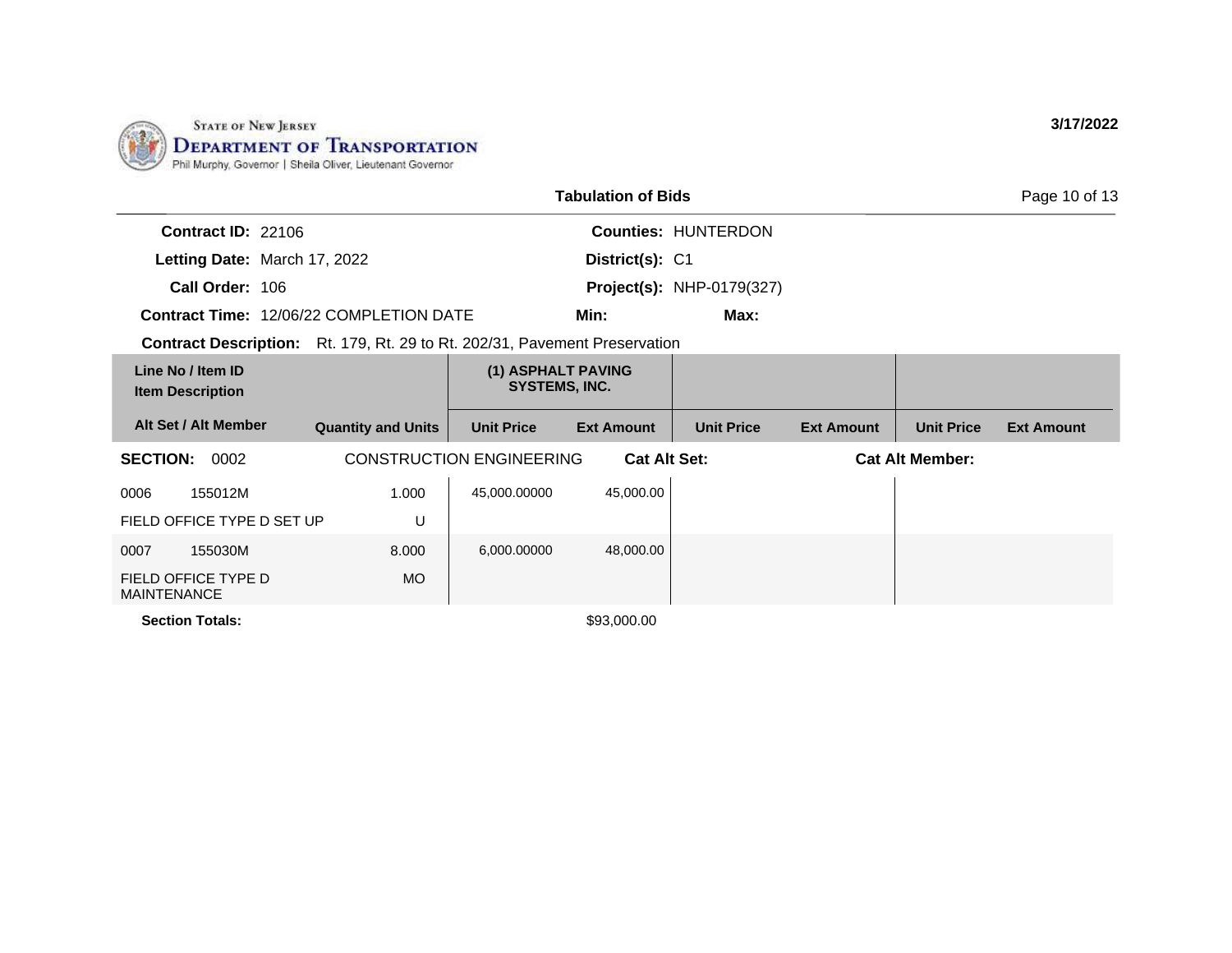

|                                                                                   |                                            | <b>Tabulation of Bids</b> |                                  |                   |                        | Page 11 of 13     |
|-----------------------------------------------------------------------------------|--------------------------------------------|---------------------------|----------------------------------|-------------------|------------------------|-------------------|
| <b>Contract ID: 22106</b>                                                         |                                            |                           | <b>Counties: HUNTERDON</b>       |                   |                        |                   |
| Letting Date: March 17, 2022                                                      |                                            | District(s): C1           |                                  |                   |                        |                   |
| Call Order: 106                                                                   |                                            |                           | <b>Project(s): NHP-0179(327)</b> |                   |                        |                   |
| <b>Contract Time: 12/06/22 COMPLETION DATE</b>                                    |                                            | Min:                      | Max:                             |                   |                        |                   |
| <b>Contract Description:</b> Rt. 179, Rt. 29 to Rt. 202/31, Pavement Preservation |                                            |                           |                                  |                   |                        |                   |
| Line No / Item ID<br><b>Item Description</b>                                      | (1) ASPHALT PAVING<br><b>SYSTEMS, INC.</b> |                           |                                  |                   |                        |                   |
| Alt Set / Alt Member<br><b>Quantity and Units</b>                                 | <b>Unit Price</b>                          | <b>Ext Amount</b>         | <b>Unit Price</b>                | <b>Ext Amount</b> | <b>Unit Price</b>      | <b>Ext Amount</b> |
| NON PARTICIPATING<br><b>SECTION:</b><br>0003                                      |                                            | <b>Cat Alt Set:</b>       |                                  |                   | <b>Cat Alt Member:</b> |                   |
| 152015P<br>1.000<br>0002                                                          | 15,000.00000                               | 15,000.00                 |                                  |                   |                        |                   |
| POLLUTION LIABILITY INSURANCE<br><b>DOLL</b>                                      |                                            |                           |                                  |                   |                        |                   |
| <b>Section Totals:</b>                                                            |                                            | \$15,000.00               |                                  |                   |                        |                   |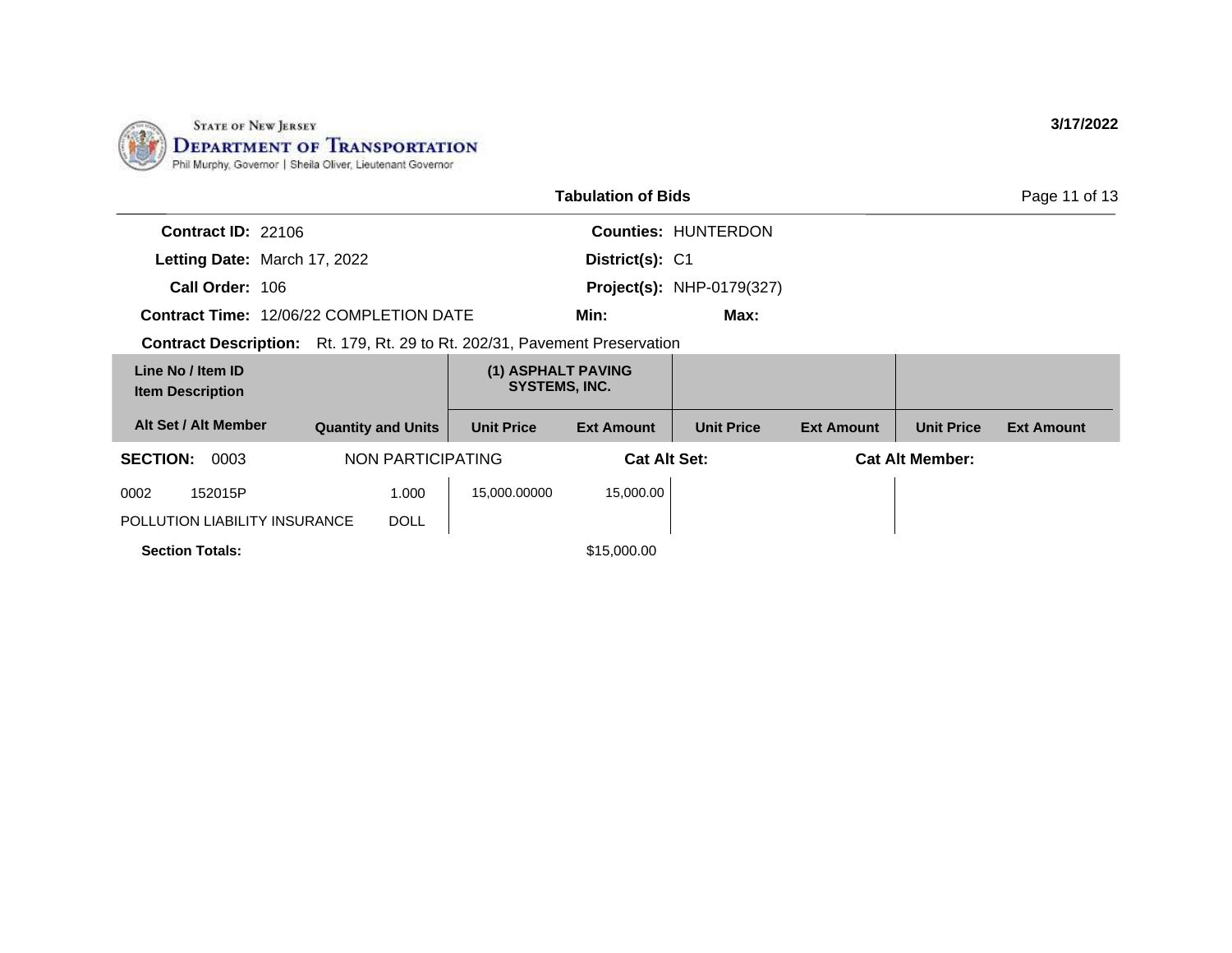

|                                                                                   |                           |                                            | <b>Tabulation of Bids</b> |                                  |                   |                        | Page 12 of 13     |
|-----------------------------------------------------------------------------------|---------------------------|--------------------------------------------|---------------------------|----------------------------------|-------------------|------------------------|-------------------|
| Contract ID: 22106                                                                |                           |                                            |                           | <b>Counties: HUNTERDON</b>       |                   |                        |                   |
| Letting Date: March 17, 2022                                                      |                           |                                            | District(s): C1           |                                  |                   |                        |                   |
| Call Order: 106                                                                   |                           |                                            |                           | <b>Project(s): NHP-0179(327)</b> |                   |                        |                   |
| <b>Contract Time: 12/06/22 COMPLETION DATE</b>                                    |                           |                                            | Min:                      | Max:                             |                   |                        |                   |
| <b>Contract Description:</b> Rt. 179, Rt. 29 to Rt. 202/31, Pavement Preservation |                           |                                            |                           |                                  |                   |                        |                   |
| Line No / Item ID<br><b>Item Description</b>                                      |                           | (1) ASPHALT PAVING<br><b>SYSTEMS, INC.</b> |                           |                                  |                   |                        |                   |
| Alt Set / Alt Member                                                              | <b>Quantity and Units</b> | <b>Unit Price</b>                          | <b>Ext Amount</b>         | <b>Unit Price</b>                | <b>Ext Amount</b> | <b>Unit Price</b>      | <b>Ext Amount</b> |
| <b>SECTION:</b><br>0004                                                           | <b>EROSION CONTROL</b>    |                                            | <b>Cat Alt Set:</b>       |                                  |                   | <b>Cat Alt Member:</b> |                   |
| 0009<br>158009M                                                                   | 1,415.000                 | 41.33000                                   | 58,481.95                 |                                  |                   |                        |                   |
| HEAVY DUTY SILT FENCE,<br><b>ORANGE</b>                                           | LF                        |                                            |                           |                                  |                   |                        |                   |
| 0011<br>158072M                                                                   | 4.000                     | 1,500.00000                                | 6,000.00                  |                                  |                   |                        |                   |
| OIL ONLY EMERGENCY SPILL KIT,<br>TYPE 1                                           | U                         |                                            |                           |                                  |                   |                        |                   |

**Section Totals:**  $$64,481.95$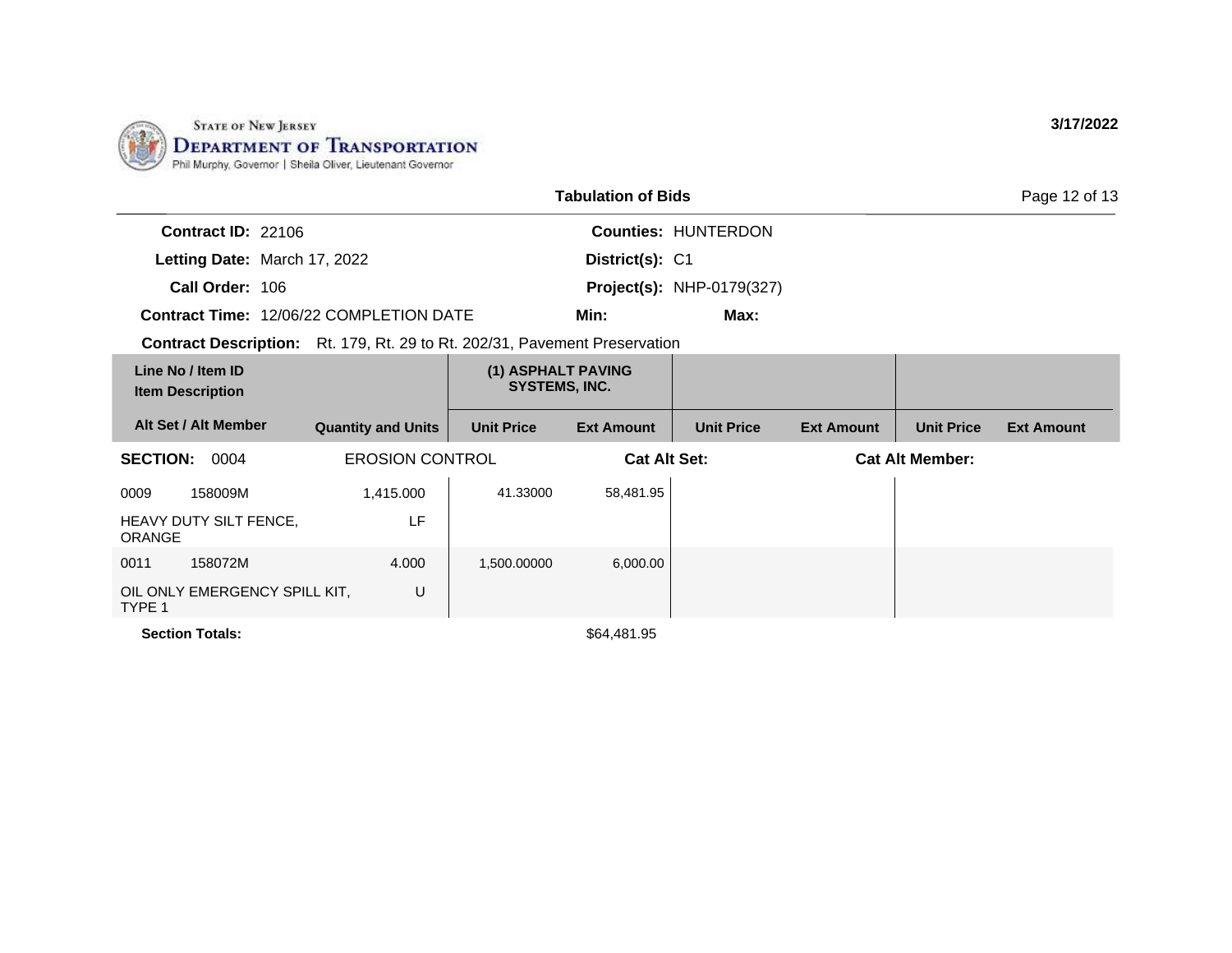

| <b>Tabulation of Bids</b>                                                         |                              |                                            |                     |                                  |                        |                   |                   |
|-----------------------------------------------------------------------------------|------------------------------|--------------------------------------------|---------------------|----------------------------------|------------------------|-------------------|-------------------|
| <b>Contract ID: 22106</b>                                                         |                              |                                            |                     | <b>Counties: HUNTERDON</b>       |                        |                   |                   |
| Letting Date: March 17, 2022                                                      |                              |                                            | District(s): C1     |                                  |                        |                   |                   |
| Call Order: 106                                                                   |                              |                                            |                     | <b>Project(s): NHP-0179(327)</b> |                        |                   |                   |
| <b>Contract Time: 12/06/22 COMPLETION DATE</b>                                    |                              |                                            | Min:                | Max:                             |                        |                   |                   |
| <b>Contract Description:</b> Rt. 179, Rt. 29 to Rt. 202/31, Pavement Preservation |                              |                                            |                     |                                  |                        |                   |                   |
| Line No / Item ID<br><b>Item Description</b>                                      |                              | (1) ASPHALT PAVING<br><b>SYSTEMS, INC.</b> |                     |                                  |                        |                   |                   |
| Alt Set / Alt Member                                                              | <b>Quantity and Units</b>    | <b>Unit Price</b>                          | <b>Ext Amount</b>   | <b>Unit Price</b>                | <b>Ext Amount</b>      | <b>Unit Price</b> | <b>Ext Amount</b> |
| <b>SECTION:</b><br>0005                                                           | <b>GENERAL LANDSCAPE</b>     |                                            | <b>Cat Alt Set:</b> |                                  | <b>Cat Alt Member:</b> |                   |                   |
| 0052<br>805003M                                                                   | 40.000                       | 274.37000                                  | 10,974.80           |                                  |                        |                   |                   |
| <b>TURF REPAIR STRIP</b>                                                          | LF                           |                                            |                     |                                  |                        |                   |                   |
| <b>Section Totals:</b>                                                            |                              |                                            | \$10,974.80         |                                  |                        |                   |                   |
|                                                                                   | <b>Contract Totals</b>       |                                            | \$2,571,023.06      |                                  |                        |                   |                   |
|                                                                                   | <b>Cost Plus Time Totals</b> |                                            | \$2,571,023.06      |                                  |                        |                   |                   |
| () indicates item is bid as Lump Sum                                              |                              |                                            |                     |                                  |                        |                   |                   |